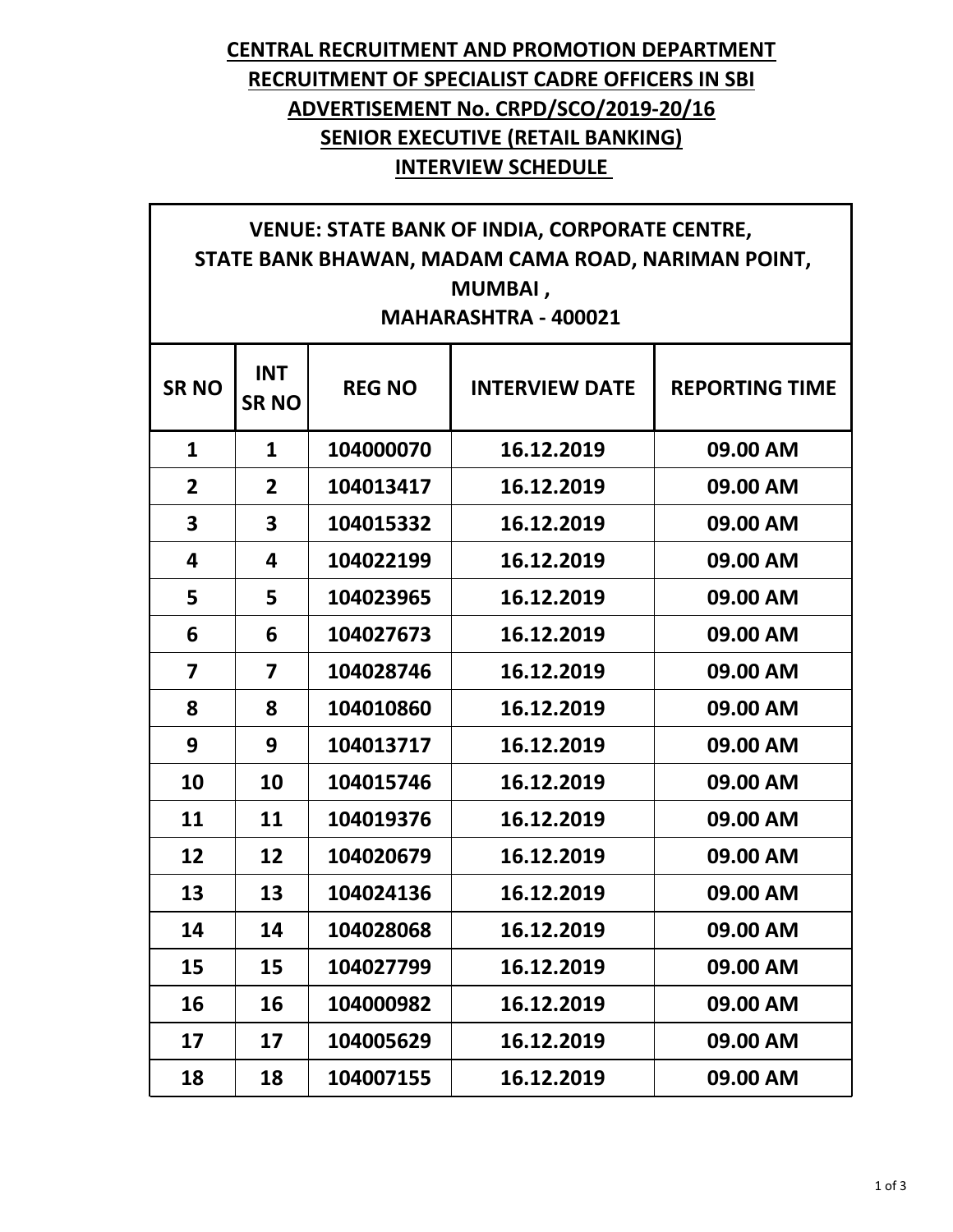## **CENTRAL RECRUITMENT AND PROMOTION DEPARTMENT RECRUITMENT OF SPECIALIST CADRE OFFICERS IN SBI ADVERTISEMENT No. CRPD/SCO/2019-20/16 SENIOR EXECUTIVE (RETAIL BANKING) INTERVIEW SCHEDULE**

| <b>SRNO</b> | <b>INT</b><br><b>SRNO</b> | <b>REG NO</b> | <b>INTERVIEW DATE</b> | <b>REPORTING TIME</b> |
|-------------|---------------------------|---------------|-----------------------|-----------------------|
| 19          | 19                        | 104009468     | 16.12.2019            | 09.00 AM              |
| 20          | 20                        | 104016689     | 16.12.2019            | 09.00 AM              |
| 21          | 21                        | 104018033     | 16.12.2019            | <b>12.00 NOON</b>     |
| 22          | 22                        | 104018958     | 16.12.2019            | <b>12.00 NOON</b>     |
| 23          | 23                        | 104019135     | 16.12.2019            | <b>12.00 NOON</b>     |
| 24          | 24                        | 104019148     | 16.12.2019            | <b>12.00 NOON</b>     |
| 25          | 25                        | 104019388     | 16.12.2019            | <b>12.00 NOON</b>     |
| 26          | 26                        | 104019730     | 16.12.2019            | <b>12.00 NOON</b>     |
| 27          | 27                        | 104019812     | 16.12.2019            | <b>12.00 NOON</b>     |
| 28          | 28                        | 104020321     | 16.12.2019            | <b>12.00 NOON</b>     |
| 29          | 29                        | 104021303     | 16.12.2019            | <b>12.00 NOON</b>     |
| 30          | 30                        | 104021761     | 16.12.2019            | <b>12.00 NOON</b>     |
| 31          | 31                        | 104021822     | 16.12.2019            | <b>12.00 NOON</b>     |
| 32          | 32                        | 104022529     | 16.12.2019            | <b>12.00 NOON</b>     |
| 33          | 1                         | 104022563     | 17.12.2019            | 09.00 AM              |
| 34          | 2                         | 104022589     | 17.12.2019            | 09.00 AM              |
| 35          | 3                         | 104023115     | 17.12.2019            | 09.00 AM              |
| 36          | 4                         | 104023627     | 17.12.2019            | 09.00 AM              |
| 37          | 5                         | 104023634     | 17.12.2019            | 09.00 AM              |
| 38          | 6                         | 104023762     | 17.12.2019            | 09.00 AM              |
| 39          | 7                         | 104023931     | 17.12.2019            | 09.00 AM              |
| 40          | 8                         | 104023977     | 17.12.2019            | 09.00 AM              |